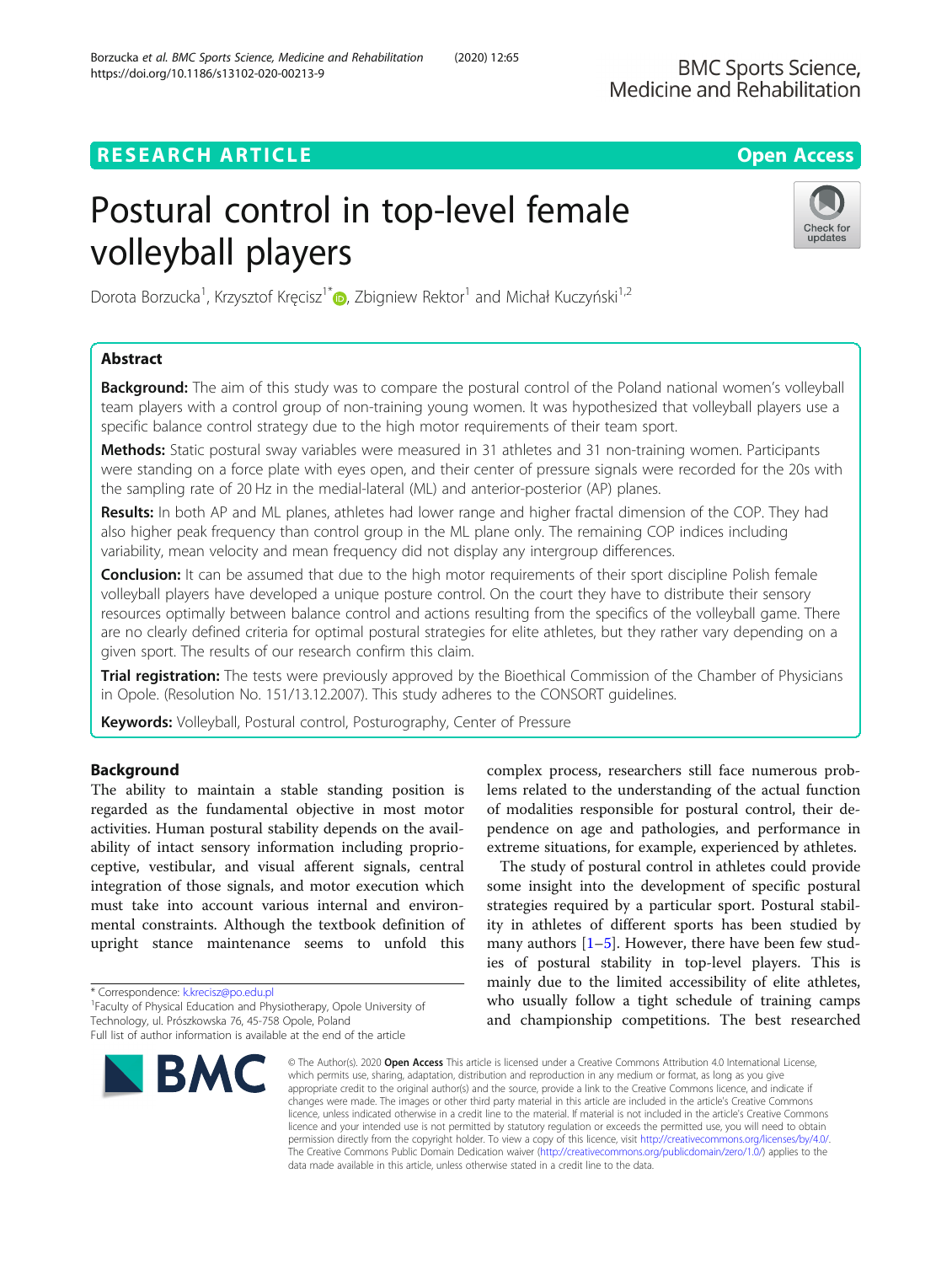group of athletes have been rifle shooters, who consistently displayed reduced sway velocity  $[6, 7]$  $[6, 7]$  $[6, 7]$ . A significantly decreased sway amplitude was also found in elite soccer players  $[8]$ , gymnasts  $[9, 10]$  $[9, 10]$  $[9, 10]$ , golfers  $[11]$ , and ice hockey players [[12](#page-5-0), [13](#page-5-0)]. Notably, it has been proposed that gymnasts developed a unique ability to adapt their postural control more rapidly to the perceptive transition [[9](#page-5-0)]. Due to the specificity of the gameplay and dynamically changing situations on the playing field, the perceptive transition is even more demanding in team games.

Efficient postural stability control is the basis for many activities in volleyball. The ability to maintain a stable posture when in contact with the ball is very important for a more precise match performance. During the game, the volleyball player usually adopts the so-called ready position, i.e. positioning of the body that enables her to be physically prepared to react to an upcoming play [[14\]](#page-5-0). Many points scored or defended in volleyball are the results of airborne actions. However, an equally important contribution to the final score is being made by less spectacular actions including passing, setting, and digging that require perfect anticipation and timing, which, in turn, rely on stable, optimally aligned body position [[15\]](#page-5-0). In volleyball it is illegal to hold the ball, so the player can only take action for a fraction of a second. The gameplay in volleyball is very quick, and many players' actions are based on anticipation. For this reason, volleyball coaches attach great importance to the development of players' balance ability in their training plans. On the other hand researchers try to understand the mechanisms of postural control in players at different sporting levels and use this knowledge not only for the optimization of the volleyball training process, but for other purposes, e.g. among the elderly, rehabilitation, etc. Many studies have also demonstrated that balance training has a significant influence on injury prevention in different sports [[16](#page-5-0)–[18\]](#page-5-0). The elimination of injuries is crucial for the optimization of training process in any sport.

The aim of the present study was to compare the postural control of the Poland national women's volleyball team players with a control group of non-training young women. We have previously studied second-league male volleyball players [[14\]](#page-5-0). The present study aims to determine whether similar postural strategies can be observed in elite female volleyball players. It is hypothesized that volleyball players use a specific balance control strategy due to the high motor requirements of their team sport.

#### Methods

#### Participants

Thirty-one players of the Poland national women's volleyball team (age  $25.7 \pm 7.6$  year; height  $184.0 \pm 7.7$  cm; weight  $72.4 \pm 7.2$  kg) were examined. The training experience of volleyball players ranged from 9 to 23 years. The research was carried out at the training camp, 10 months after winning the second gold medal at the European Women's Volleyball Championship (Croatia 2005). The first medal was won 2 years earlier (Turkey 2003).The research was conducted with the consent of the Polish Volleyball Association, training staff and players. The control group consisted of 31 young women (age  $20.7 \pm 1.6$  year; body height  $168.2 \pm 4.9$  cm; body weight  $61.8 \pm 8.3$  kg). These were students of the Faculty of Physical Education and Physiotherapy, who did not undertake systematic physical activity.

Students responded to a short questionnaire and those whose exercise physical activity was less than five times a week and less than 150 min a week were included to the control group. All of the students described their health condition as very good and agreed to participate in the study. All subjects gave an informed written consent form approved by the Bioethics Committee of Opole Chamber of Physicians in Opole.

#### Measurement system

Ground reaction forces were acquired with a custommade force plate strain gage type, in which output signals were amplified and delivered to an IBM computer.

#### Study design

The study protocol was the same as at [[14\]](#page-5-0). Participants were measured on a force plate with eyes open, and their COP signals were recorded for the 20s with the sampling rate of 20 Hz in the medial-lateral (ML) and anteriorposterior (AP) planes. The participants were requested to stand barefoot, with their arms at sides.

#### Parameters

On the basis of the recorded COP signals, several parameters describing different properties of the postural control system were computed and compared between both groups. This included the measures of the COP variability  $[19]$ : standard deviation (SD), range (RA), and mean velocity (MV), and the indices of postural performance and complexity: peak frequency (PF) of COP-COM (center of mass) correction signal, COP frequency (CF) based on normalized path COP length and fractal dimension (FD) which quantifies the degree to which COP time series fills the metric time-space. Specifically, the peak frequency was derived from parameters of the viscoelastic model of standing posture whose detailed definition is covered in [[20](#page-5-0)], whereas the COP frequency is defined as: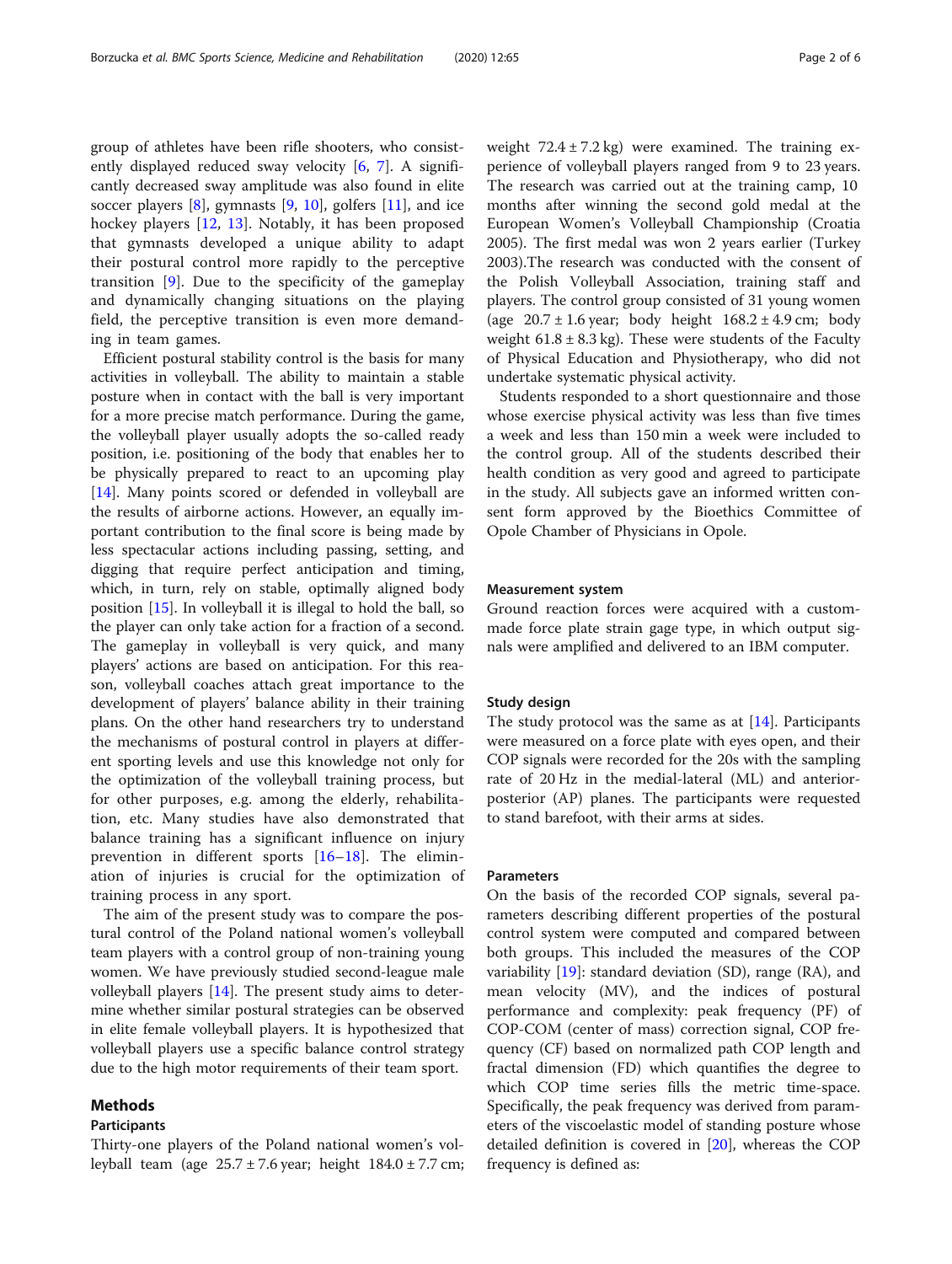$$
CF = \frac{MV}{2 \cdot \pi \cdot SD}
$$

and fractal dimension:

$$
FD = \frac{\log 10(400)}{\log 10 \left(400 \cdot \frac{RA}{MV \cdot 20}\right)}
$$

where: 400 is the number of samples (20s times 20 Hz).

# **Statistics**

Due to low p-values values of Shapiro-Wilk tests of normality, all dependent variables were subjected to Mann-Whitney U group independent tests in the anterior-posterior and medio-lateral plane separately. The effect size statistic for the Mann–Whitney test is  $r$  is the Z value from the test divided by the total number of observations.: small  $0.1 - 0.3$ , medium  $0.3 - 0.5$ , large  $>$  = 05. Statistical evidence of significance was set at  $p <$ 0.05. All tests were conducted with free and open software JAMOVI, Version 1.2 (retrieved from [https://www.](https://www.jamovi.org) [jamovi.org\)](https://www.jamovi.org) and in R with rcompanion [[21\]](#page-5-0).

## Results

The results of the experiment are presented in Table 1. In both AP and ML planes, athletes had lower range and higher fractal dimension of the COP. They had also higher COP – COM frequency than control group in the ML plane only. The remaining COP indices including variability, mean velocity and mean frequency did not display any intergroup differences.

Table 1 Median and quartiles of COP parameters for both groups and the corresponding Mann-Whitney U independent tests used to compare differences between students and athletes

|           | Group    | N  | Median | Quartiles      | W statistic | p      | r effect size |
|-----------|----------|----|--------|----------------|-------------|--------|---------------|
| AP        |          |    |        |                |             |        |               |
| SD        | students | 31 | 3.64   | $2.90 - 4.29$  | 365.0       | 0.105  | $-0.207$      |
|           | athletes | 31 | 3.12   | $2.63 - 3.78$  |             |        |               |
| RA        | students | 31 | 20.18  | 16.05-23.83    | 199.5       | < .001 | $-0.503$      |
|           | athletes | 31 | 15.51  | 12.81-17.03    |             |        |               |
| MV        | students | 31 | 6.71   | 5.29-8.99      | 450.0       | 0.673  | $-0.055$      |
|           | athletes | 31 | 6.51   | $5.96 - 7.63$  |             |        |               |
| CF        | students | 31 | 0.30   | $0.22 - 0.40$  | 377.0       | 0.150  | 0.177         |
|           | athletes | 31 | 0.35   | $0.30 - 0.41$  |             |        |               |
| <b>FD</b> | students | 31 | 1.46   | $1.37 - 1.57$  | 246.5       | 0.001  | 0.422         |
|           | athletes | 31 | 1.56   | $1.52 - 1.64$  |             |        |               |
| PF        | students | 31 | 0.56   | $0.52 - 0.67$  | 407.0       | 0.304  | 0.131         |
|           | athletes | 31 | 0.61   | $0.54 - 0.70$  |             |        |               |
| ML        |          |    |        |                |             |        |               |
| SD        | students | 31 | 2.88   | $2.15 - 3.43$  | 361.0       | 0.094  | $-0.213$      |
|           | athletes | 31 | 2.43   | $1.92 - 3.08$  |             |        |               |
| RA        | students | 31 | 16.06  | 13.10-21-05    | 250.5       | 0.001  | $-0.413$      |
|           | athletes | 31 | 11.85  | $9.30 - 15.77$ |             |        |               |
| MV        | students | 31 | 6.77   | $5.27 - 7.53$  | 407.0       | 0.306  | $-0.131$      |
|           | athletes | 31 | 6.41   | $4.80 - 7.17$  |             |        |               |
| CF        | students | 31 | 0.39   | $0.32 - 0.47$  | 450.0       | 0.672  | 0.058         |
|           | athletes | 31 | 0.40   | $0.36 - 0.43$  |             |        |               |
| <b>FD</b> | students | 31 | 1.52   | $1.46 - 1.59$  | 248.5       | 0.001  | 0.419         |
|           | athletes | 31 | 1.64   | $1.56 - 1.67$  |             |        |               |
| PF        | students | 31 | 0.68   | $0.59 - 0.76$  | 286.0       | 0.006  | 0.345         |
|           | athletes | 31 | 0.78   | $0.67 - 0.90$  |             |        |               |

SD Standard deviation of COP, RA A range of COP, MV Mean speed of COP, CF COP frequency, FD Fractal dimension, PF Peak frequency of COP-COM, AP Anteriorposterior plane, ML Medial-lateral plane, N Number of participants, W statistic of Mann-Whitney U independent test, r effect size - Z value from the test divided by the total number of observations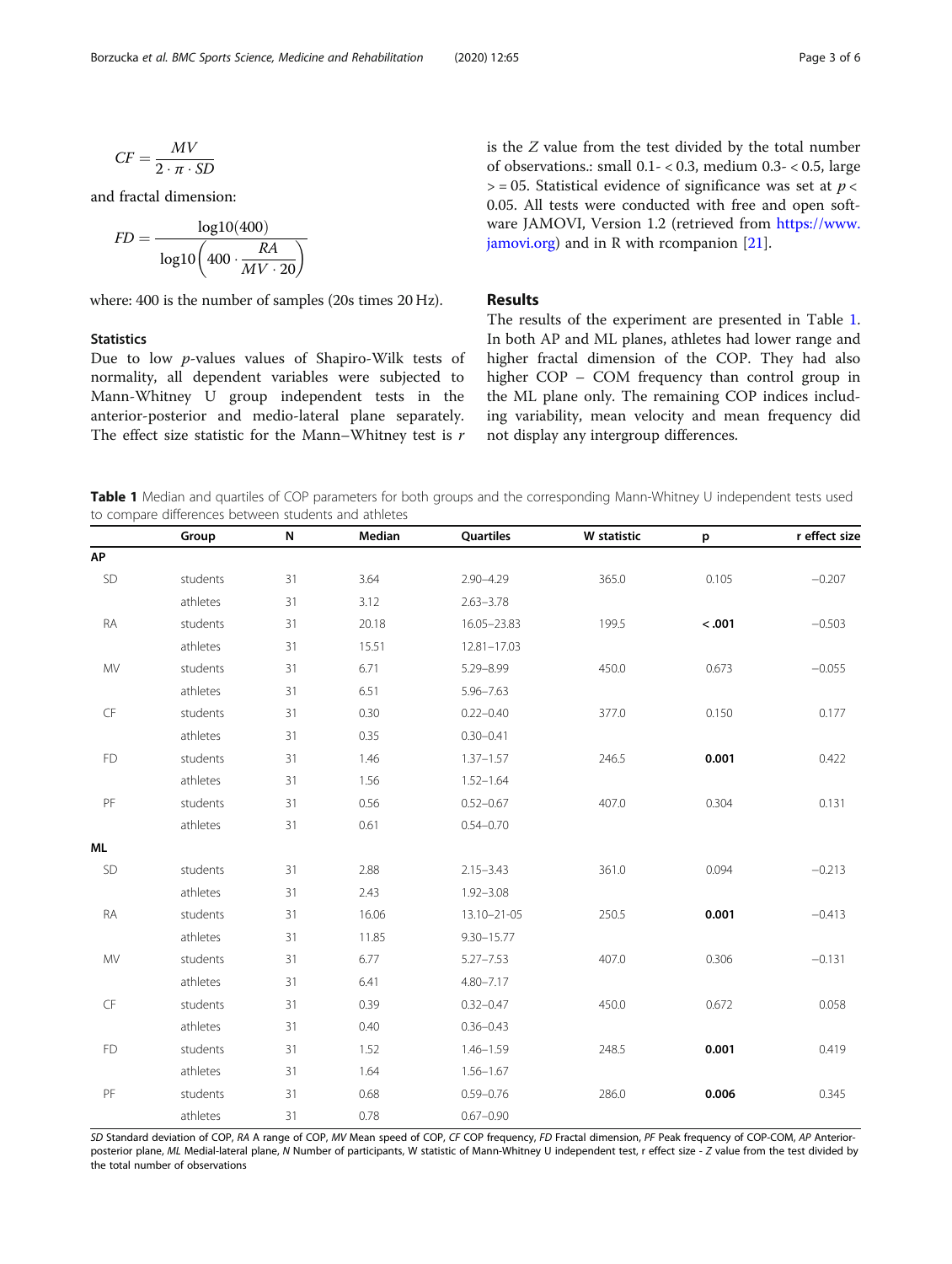### **Discussion**

The aim of the study was to compare the postural control of top Polish female volleyball players (two-time European champions) and healthy, non-training young women. Postural stability assessment was carried out using COP variability measures: standard deviation, range, and mean velocity. It is assumed that the higher the values of these measures, the worse postural performance [\[22](#page-5-0)–[24\]](#page-5-0). Their lower values indicate greater comfort, i.e. lower involvement of the central nervous system in the process of maintaining balance, lower energy expenditure, optimal involvement of muscle parts and appropriate change in the contribution of these parts. The elite Polish female volleyball players exhibited lower COP range values than the control group, but there were no differences in the standard deviation values. This observation may indicate that although both measures are strongly correlated, and the standard deviation is considered a better indicator of COP signal variability as it is calculated from all the coordinates (from the whole process of maintaining balance), the COP range should not be abandoned too hastily. The COP range is characterized by two extreme points, i.e. it can display an unexpectedly high value if a random fluctuation occurs during the process of computerized stability assessment. The conclusion is that despite similar standard deviation values, the female volleyball players are much less vulnerable to accidental fluctuations and disturbances of postural control. Therefore, the postural control of high-class female volleyball players may be postulated as better and more reliable.

The COP mean velocity is obtained by dividing the total sway path by the respective time duration. Lower mean velocity values indicate less neuromuscular activity that is needed for muscular corrections, which accounts for better postural control including energetic demands and coordination abilities. Therefore it might be expected that mean velocity values in elite female volleyball players would be lower than in the control group. However, it turned out that there were no significant differences. Interestingly, in the case of second-league male volleyball players, the mean velocity was much higher than in non-training controls  $[14]$ . These discrepancies may be associated with the rate of development of specific postural strategies in volleyball players, which are essential in actual situations on a volleyball court. In our opinion, this strategy is the results of the players' long training and thus adoption of certain habits. In volleyball training great importance is attached to the players' ready position, which on the one hand should be stable, but on the other hand should provide the convenience of a quick reaction to an incoming ball in any direction. During a volleyball game, players must always be ready to take action, primarily related to a quick movement.

Therefore, these mean velocity values may be due to volleyball players' habit of showing constant readiness. A higher mean velocity was also noted in volleyball players by Agostini et al. [\[1\]](#page-5-0), who studied mainly players on lower sporting levels. Like in the present study, it is justified by the volleyball players' habitual readiness to act and the need to react quickly. The question remains, however, why the better trained female volleyball players displayed a lower mean velocity than their less advanced male counterparts. We believe there is a transition phase in the process of adjustment of postural strategies in second-division male volleyball players.

The elite female players achieved slightly higher frequency values than the control group, although - apart from peak frequency (PF) on the coronal plane - these values were not statistically significant. Similar results were reported by Wulf [[25\]](#page-5-0) in her study of elite balance acrobats. She believes that they can be an indication of an external focus of attention. Following the constrained-action hypothesis [\[5](#page-5-0)], attempts at controlling one's own movements constrain the motor system by interfering with automatic control processes that would normally regulate the movement [[5,](#page-5-0) [26](#page-5-0)–[28](#page-5-0)]. The participants who focused only on their own feet (internal focus of attention) controlled the balance less effectively than those who focused on the movement effect (external focus of attention). Volleyball players aim to score a point either by winning a rally through a successful play or by making the opposing team commit a fault. The way to achieve this goal (sequence of movements), and certainly muscle control, are automatic actions. Conscious muscle tone control or sequences of movements in offensive or defensive play would interfere with achieving the goal of scoring. Higher frequency values demonstrate a better level of automatism of balance control. On the other hand, high postural sway frequency values are considered to involve a higher energy expenditure. Such results have been observed in older people. We therefore believe that not high, but optimal frequency values are best for correct, but at the same time, economical postural control. According to Kuczyński et al. [\[19](#page-5-0)], higher frequency values may mean that automatism in postural sway control requires increased nervous system activity. The transition from conscious to automatic control is accompanied by increased posture monitoring. This may be an integral part of automatic posture control to compensate for less attention, or a precaution against unexpected risks. Wulf et al. [[29](#page-5-0)] also believe that focusing on the movement effect, rather than on the movement itself, optimizes muscle coordination. Increased efficiency and economy of movement is related to the sporting advancement level. When movement is automated through training, it is performed more efficiently (e.g. with less neuromuscular activity)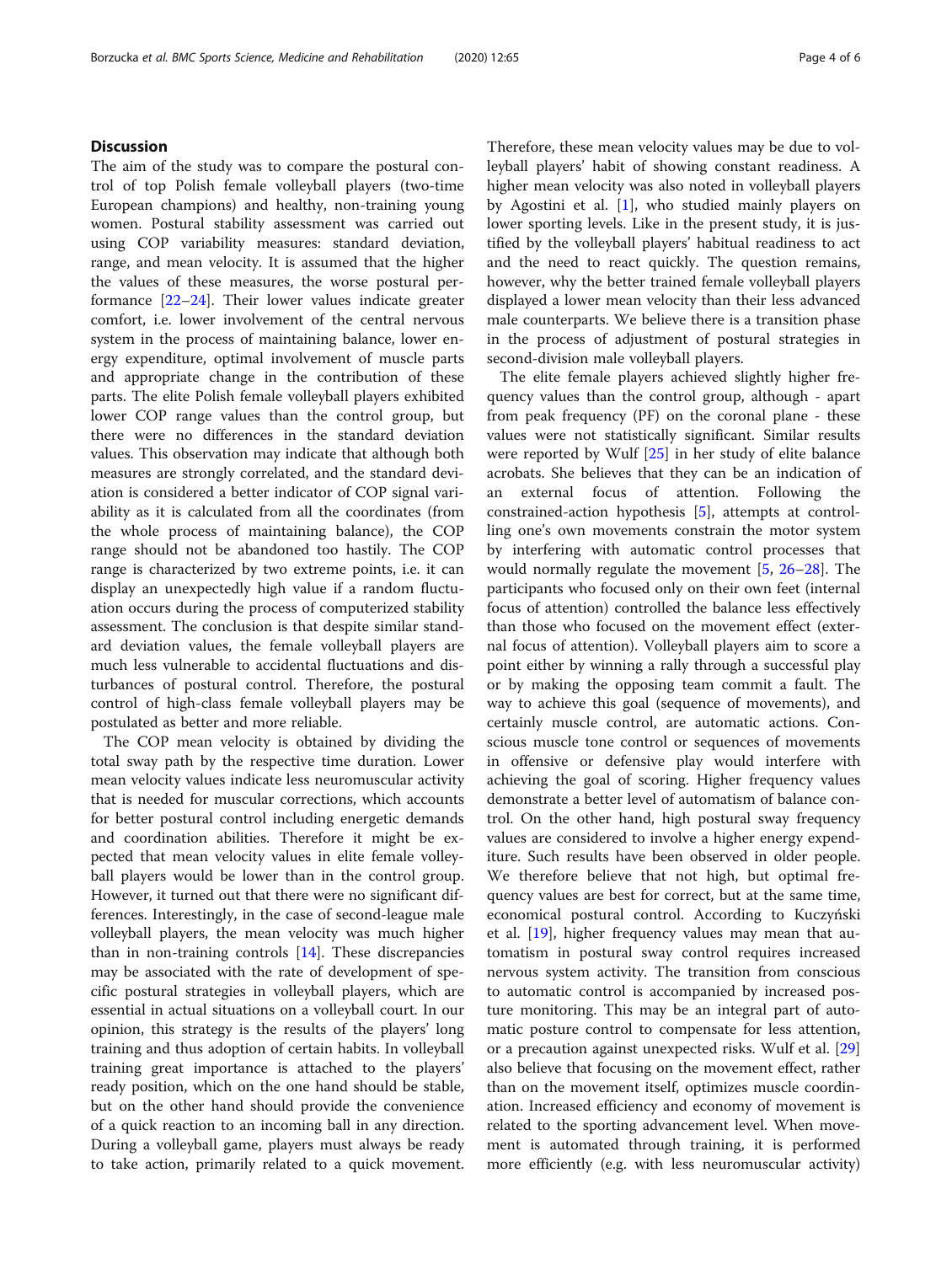[[29\]](#page-5-0). These results correspond perfectly with ours. The players of the Poland national women's volleyball team achieved slightly higher frequency values than the controls, but lower than the second-league male volleyball players [\[14](#page-5-0)]. In our opinion, the players at the lower sports level are in a transitional phase of adjusting their postural strategies. Their balance control remains at a high level, however, in terms of energy expenditure they perform worse than better trained athletes. To sum up, we believe that top-class female volleyball players follow a specific postural control strategy, which provides them not only with the readiness and ability to react quickly in any direction, but also with excellent economy of movement.

In our study we observed a higher COP fractal dimension of the Poland national women's volleyball team players as compared with controls. It is assumed that low values of this parameter indicate better stability, while its high values demonstrate better adaptability. This provides further evidence that the strategy of maintaining balance by top-level athletes is highly flexible. It shows the use of more degrees of freedom [\[30](#page-5-0)]. This is the result of their extensive sensorimotor "experience", which has contributed to the development of available motion programs. Moreover, a high fractal dimension is attributed to a better use of sensory signals [\[31,](#page-5-0) [32](#page-5-0)]. When the situation on the court requires it, volleyball players adopt a stable posture to perform their tasks precisely. However, they also display excellent adaptability to changing conditions during the game and to the need to act quickly. As a result, the elite volleyball players have the capacity to optimally select postural strategies for the situation during a game. On the other hand, volleyball players representing a lower level of sports advancement (second league) have even higher values of this parameter [[14](#page-5-0)]. The very high fractal dimension means that they are still striving for such an optimal strategy.

In conclusion, it can be assumed that due to the high motor requirements of their sport discipline Polish female volleyball players have developed a unique posture control. On the court they have to distribute their sensory resources optimally between balance control and actions resulting from the specifics of the volleyball game. Thus, due to the inevitable trade-off between sta-bility and maneuverability [\[33,](#page-5-0) [34\]](#page-5-0), exceptional postural control is a prerequisite for volleyball players. Most of the actions on the court have a 'destabilization – recovery of balance' sequence that boost demands not only on spatial but also on temporal balance abilities [[35\]](#page-5-0). The static stability is continuously challenged by the demand for an optimal body position prior to actions with the ball. Thus, the postural sway variability should be limited to ensure precision and efficiency in action, but should

also provide the CNS with adequate exploratory capabilities to cope with changing situation on the court. Somewhat different balance skills are crucial in ensuring good stability in approaching and landing for spiking or blocking jumps and also in controlling body posture in aerial phases of spiking [[36\]](#page-5-0).

Our study has some limitations. The sample size  $(N =$ 31 for both groups) is sensitive enough to detect an r effect size 0.3 or larger only, with 80% of power, and 5% significance level. It is a medium effect size and our results must be interpreted accordingly. Small differences cannot be detected with that study design, and thus some problems can be found (e.g., sampling error as a source of bias, etc.). However, it should be remembered that this is a unique research material comprising a group of carefully selected two-time European volleyball champions. Another limitation of the present study is the players' performance of only one quiet standing task with their eyes open. Future studies comparing top-level players and controls performing several different standing tasks will provide more information on other aspects of top-ranking volleyball players' postural control. Finally, one can be tempted to speculate that the betweengroup differences in age, height and body mass might have affected the final results. This however seems implausible since there are no studies which revealed the effect of the latter variables on postural control in young healthy persons.

### Conclusions

Elite female volleyball players developed a unique posture control based on a compromise between stability and maneuverability. In particular, they demonstrated more robust stability which is less vulnerable to accidental fluctuations and unexpected situations on court. They significantly advanced the ability to use external focus of attention. Their balance regulation is highly flexible with broad spectrum of postural strategies promoting the capacity to optimally select these strategies according to the demands of game.

#### Abbreviations

COP: Center of pressure; COM: Center of mass; ML: The medial-lateral plane; AP: Anterior-posterior plane; SD: Standard deviation; RA: Range; MV: Mean velocity; PF: Peak frequency of COP-COM correction signal; CF: COP frequency based on normalized path COP length; FD: Fractal dimension

#### Acknowledgements

Not Applicable.

#### Authors' contributions

D.B, Z.R. and M.K. contributed to the formulation of concepts and design of the study, analysis and interpretation of the data and writing of the manuscript. K.K. performed the data analysis and writing of the manuscript. All authors read and approved the manuscript and have given consent for the submission of the final article.